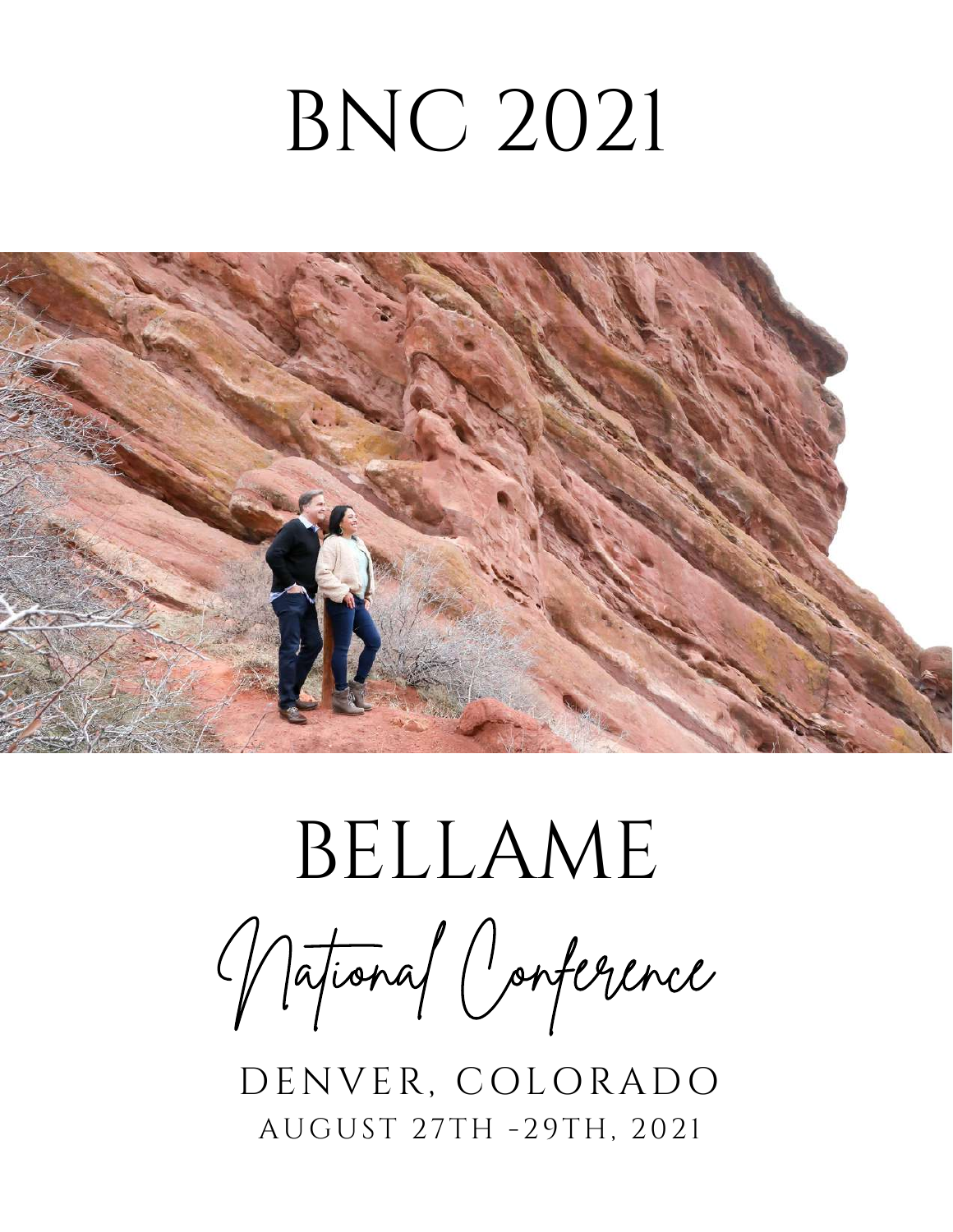Conference Agenda Friday, August 2th

**3 pm to 5 pm Executive Director Summit.** Hold Executive Director or higher in July 2021 to attend the summit.

#### **7 PM-10 PM Conference Kickoff Party!**

Our theme is "Peace, Love, & BELLAME. Sport your "grooviest" attire. Light Hors d'oeuvres plus one drink ticket will be provided.

.



**9 AM- 3 PM GENERAL SESSION**

Speakers, New Products, and launch of BellaDreams 2022 (Lunch Provided)

#### **5:30 PM- 6:30 PM VIP RECEPTION**

Earn your invitation to this exclusive event when you hold director + in June + July of 2021. New partners who enroll after June 1st can qualify by holding Director title in July.

#### **6:30 PM - 12:00 AM Awards Dinner & Bella Ball**

Black & white formal attire! Dinner + one drink ticket per guest will be provided. No-Host Bar available.

Sunday, August 29th

DEPARTURES... TILL WE MEET AGAIN!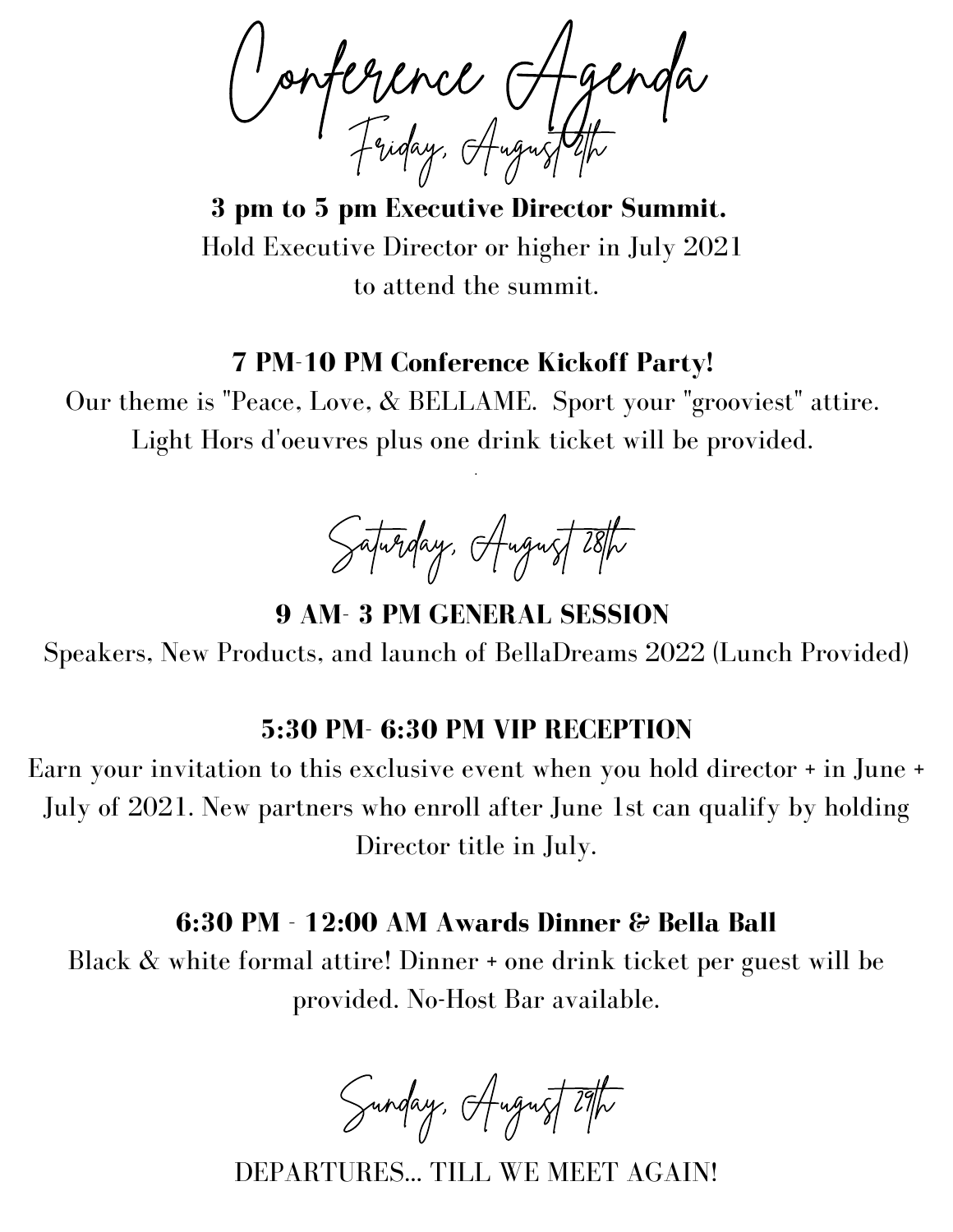Peace, Love, & Belame

It is a BELLAME reunion. From those, we have not seen in so long to those we have yet to meet in person. This is the perfect time to catch up and gear up for a weekend of Bella fun! Make sure to bring your energy, because it is not a Bella party without a DJ playing our favorite tunes.

Feel like playing the part? Disco, sunflowers, gogo boots, and everything in between works for this '60s-'70s kickoff party. No costume, no worries, just come as you are ready to dance the night away with our groovy kickoff party!

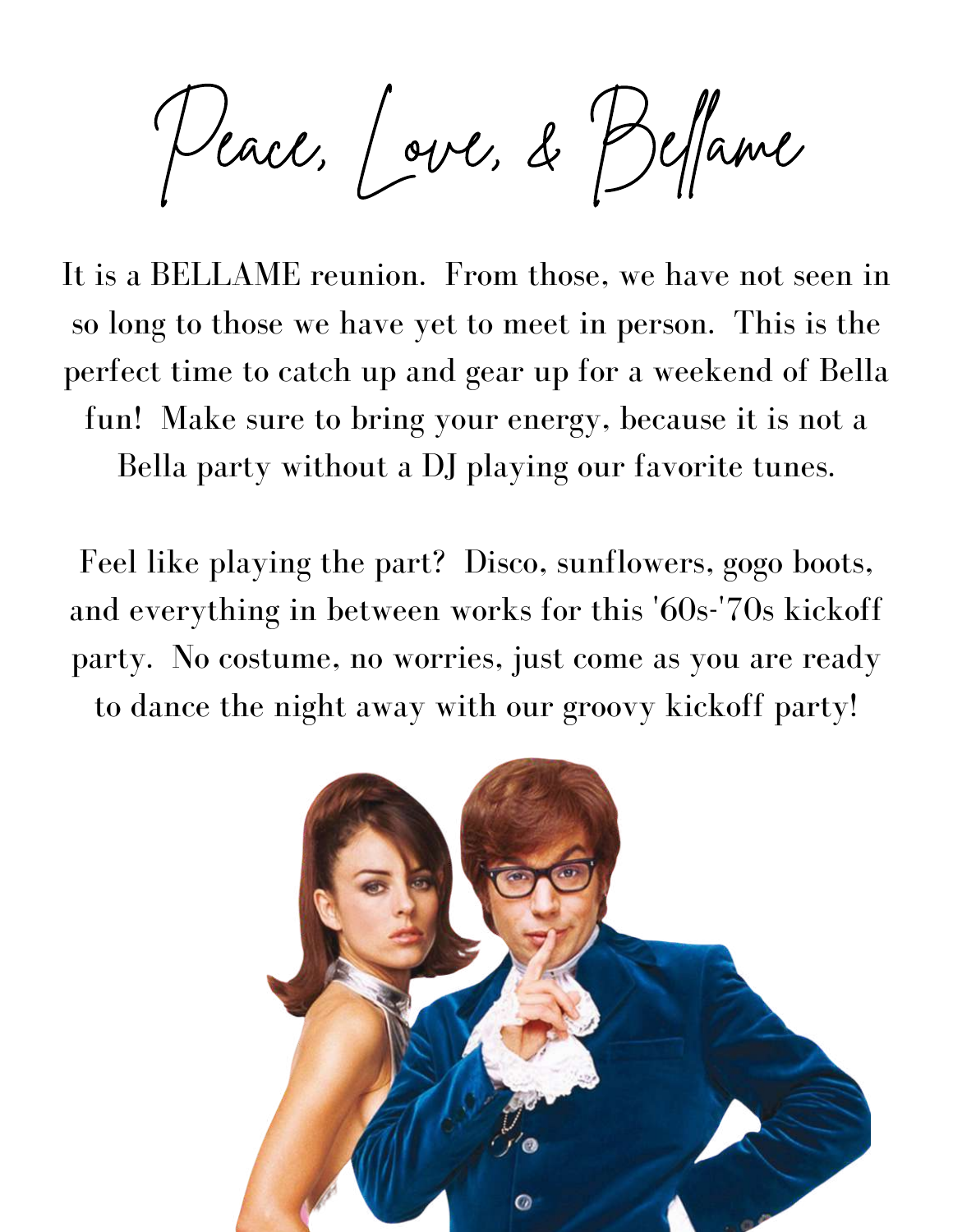## VIP Reception + Gift

V)

BELLAME is taking over The Peaks Lounge at the top of The Hyatt Regency to celebrate achievers with Denver 's beautiful skyline view as our backdrop!

Melissa & Scott Thompson will be hosting this very special event prior to our award dinner & Bella Ball.

To earn, hold Director rank or above in both June and July of 2021. Partners who join July 1st or after and promote to Director or higher by August 20th, 2021 will earn an invitation.

> Open bar + hors d' oeuvres will be served. Guests of achievers are welcome.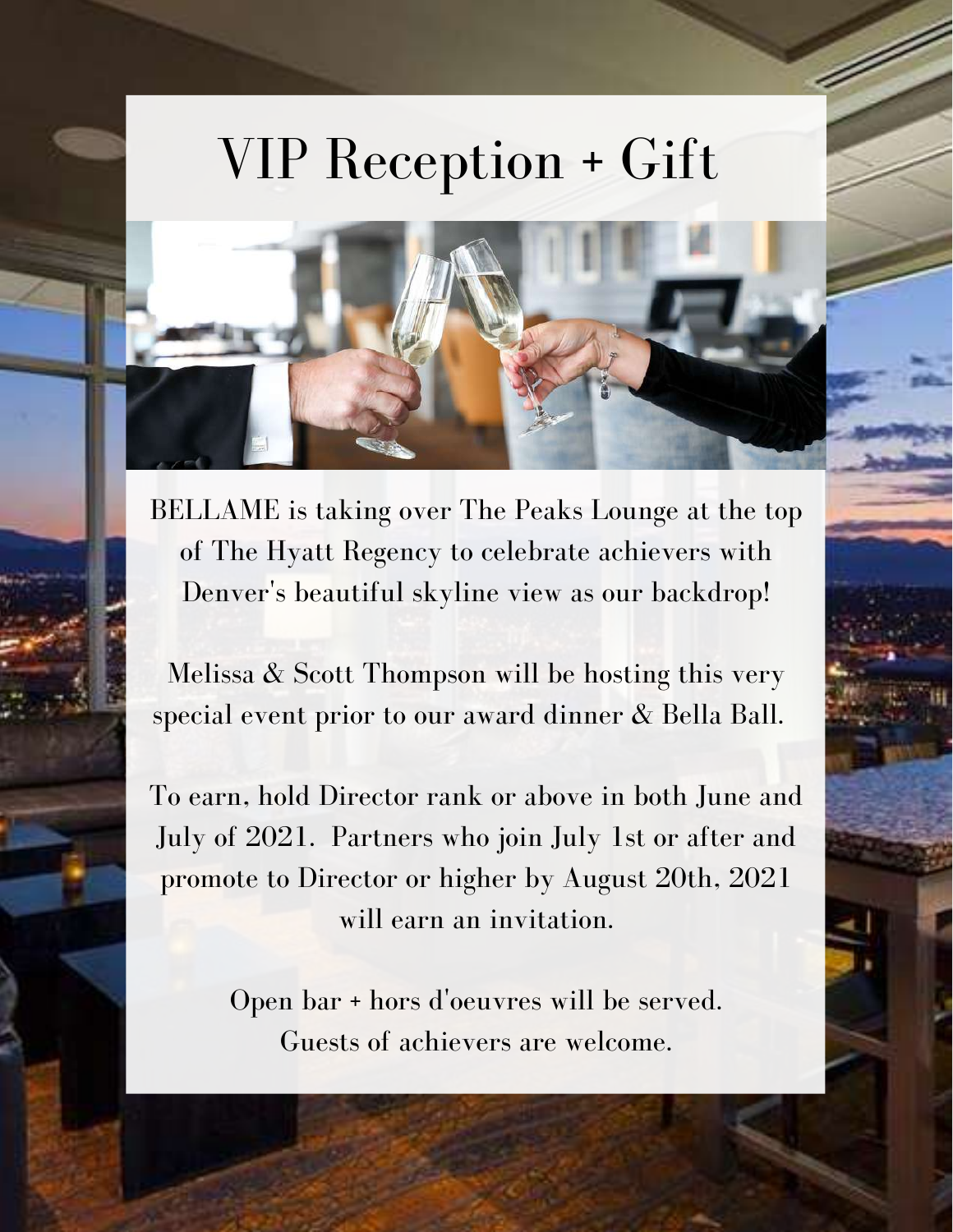Director - Diamond

### General Session Parade (Lifetime Title)

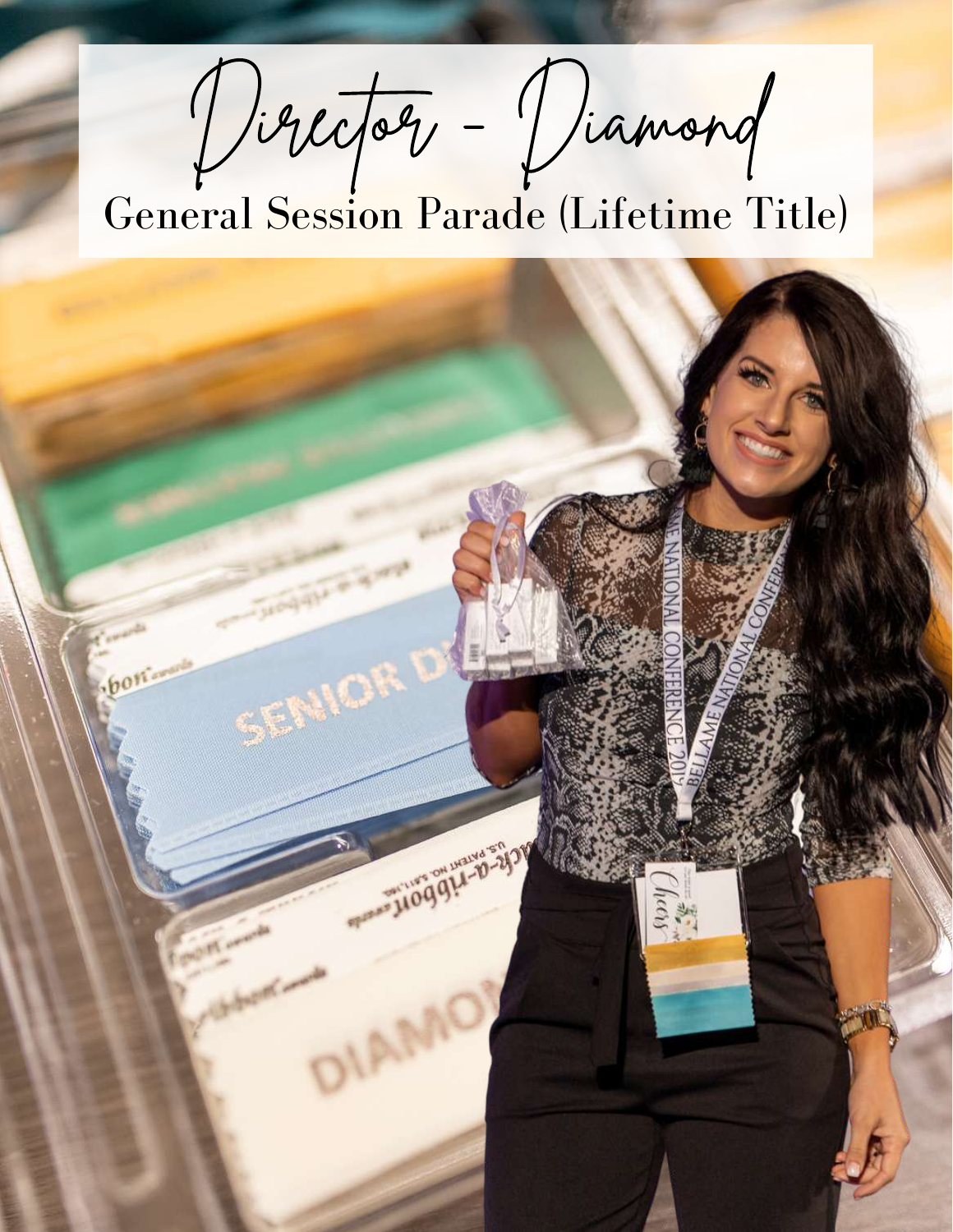Awards Dinner &Bela Bal

**It is a "Black & White " Formal affair!**

Grab your dancing shoes and festive formals then get ready to experience a night where Bella Dreams come true!

We will kickstart our time together with gratitude and recognition during our Awards Dinner. Followed by a night of dancing and fun in true BELLAME Style.

Black or White is the color theme for this event.

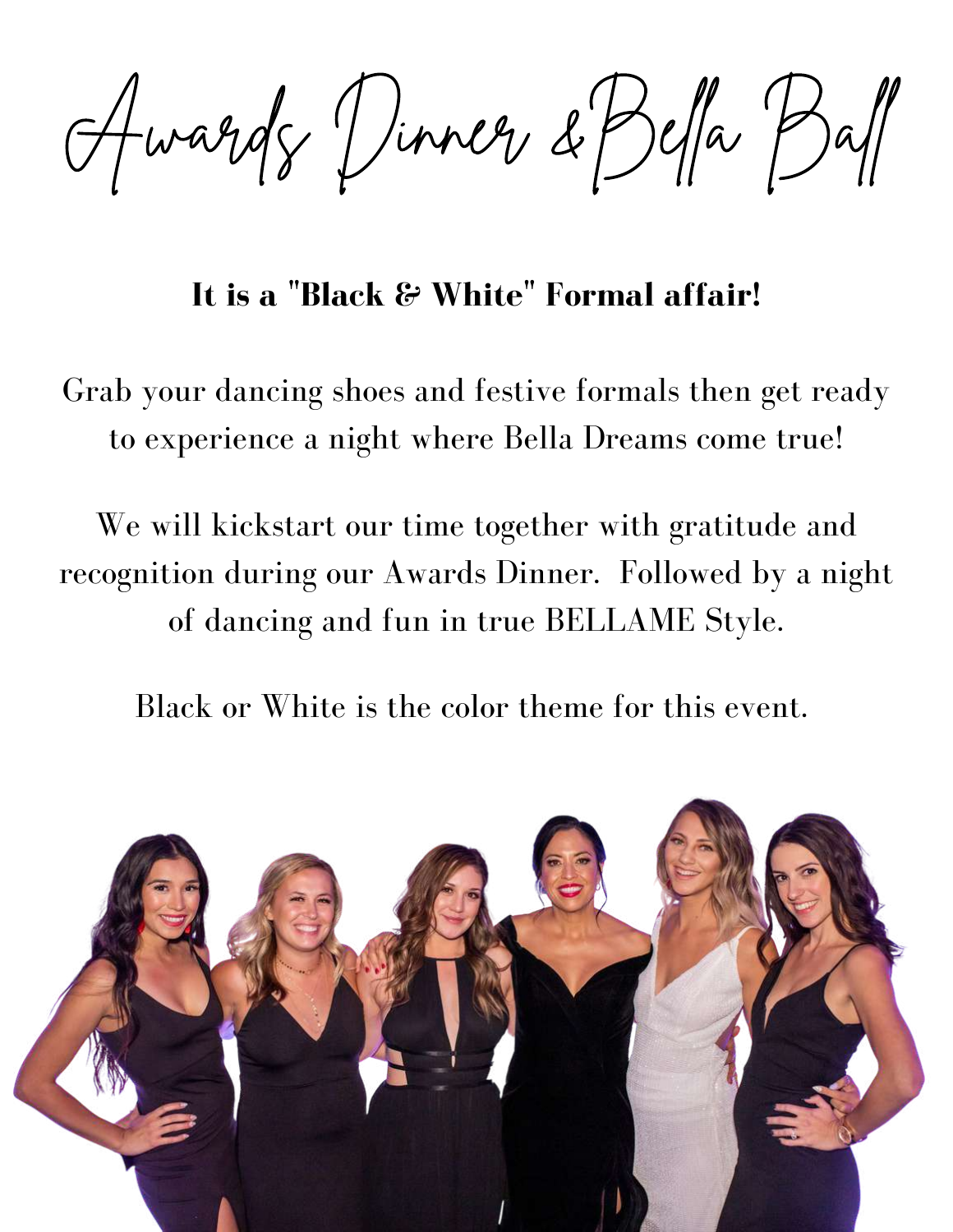Awards Dinner

It is time to celebrate you, our beautiful tribe.

#### **Top 3 in total Customer Order Volume July 2020- June 2021 Top 3 in total Personally Sponsored July 2020- June 2021 Top 3 in total Active Personally Sponsored in July 2021**

Leaders who have held rank at least one month between May- July 202I

**Senior Diamond Directors Executive Diamond Directors Platinum Executive Directors Presidential Directors**

#### **Heart of BELLAME - CEO Award**

This award is not based on sales or rank, it is one that inspires our spirits, lights our souls on fire, and embodies the essence of our brand and culture.

#### **Rising Star - President' s Award**

This will be awarded to our newest Rising Star, a new Partner who joined us within 2021 and is the top in Customer Order Volume, Personally Sponsored, and Active Personally Sponsored

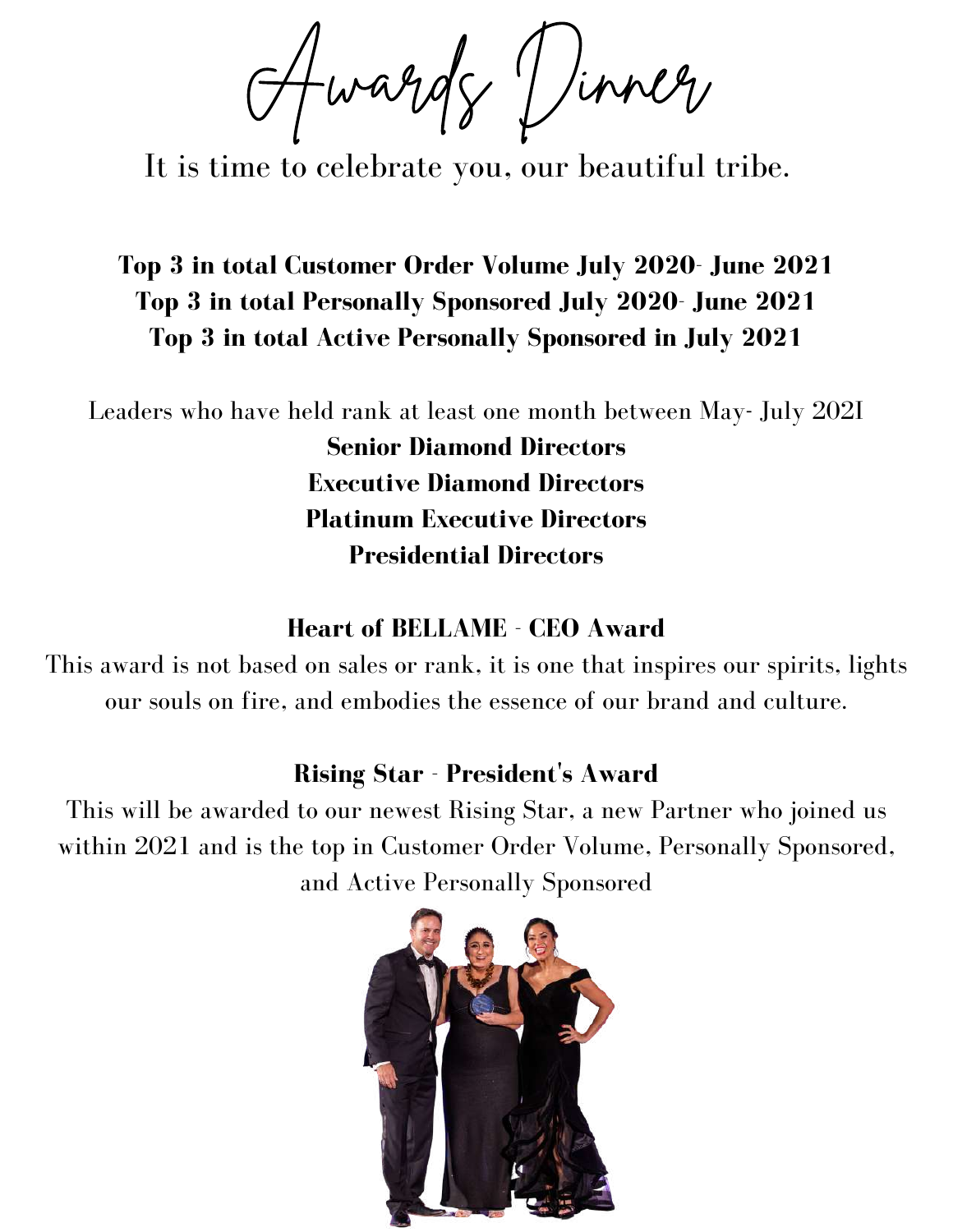#### **HYATT REGENCY CENTER HOTEL + LODGING**

Pricing + Hotel

Colorado Convention Center 650 15th Street, Denver, CO 80202. T: (303) 436-1234

#### **\$299 Early Registration through April 30th**

Includes all BELLAME events + gifts valued at \$149

#### **\$349 Regular Registration as of May 1st**

Includes all BELLAME events + gifts valued at \$149

#### **\$199 Guest Pass (Non-Partner)**

Includes the Kickoff Party + Bella Ball Dinner & Dancing

#### **\$149 Virtual Pass**

Virtual access + gifts valued at \$149, shipping not included

#### **Use the link on our events page to reserve your room at our special group rate or copy and paste the link below:**

https://www.hyatt.com/en-US/group-booking/DENCC/G-BLLMing

*Please note conference registration is fully refundable through June 30th, 2021 by emailing hello@bellame.com. Cancellations after June 30th, 2021 will result in refunds being applied as a product credit on your BELLAME Partner Account.*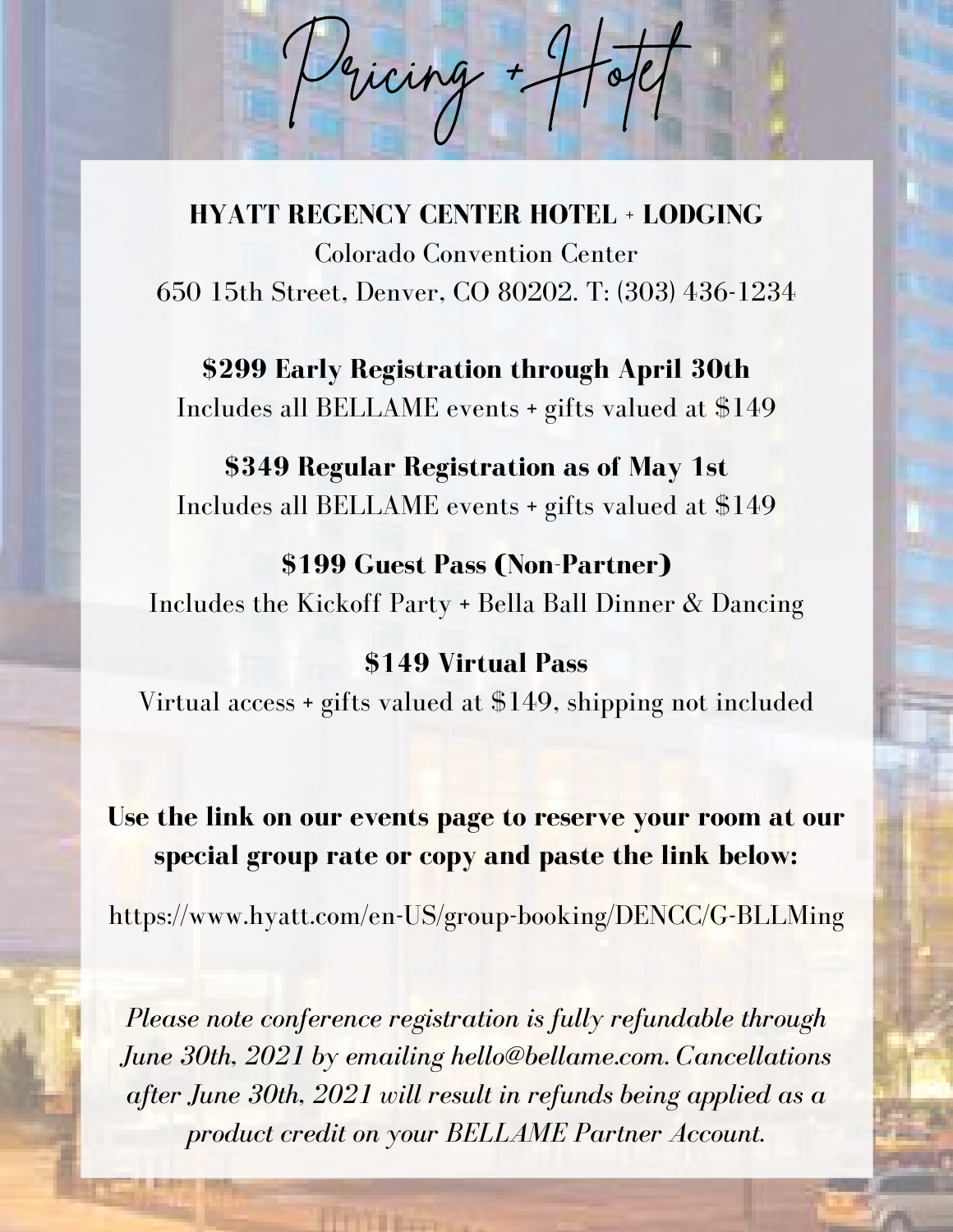Questions & Answers

**What is included in my full Registration?** Entry to kickoff party, general session, lunch, awards dinner, and Bella Ball.

#### **Is there a fee for the awards dinner or Bella Ball? Do you have to be a special rank to be invited?**

No, all attendees are invited to the awards dinner and Bella Ball.

#### **Can I earn conference registration or hotel lodging?**

We will not be offering incentives towards hotel or registration fees, however, there will be a "Come to Conference" incentive to earn bonuses prior to the event. Should there be space allotted as we get closer, there might be an opportunity to earn your way. Should that be offered and you win, your registration purchased will be refunded to the card you used during purchase.

**Does registration count towards our team sales in any way?**

No registration is not included in team sales or bonuses.

#### **Can I purchase a ticket for a guest (non-Partner)**

Yes, non-Partners can attend as a guest or full ticket. Only 1 Guest per Partner can be purchased.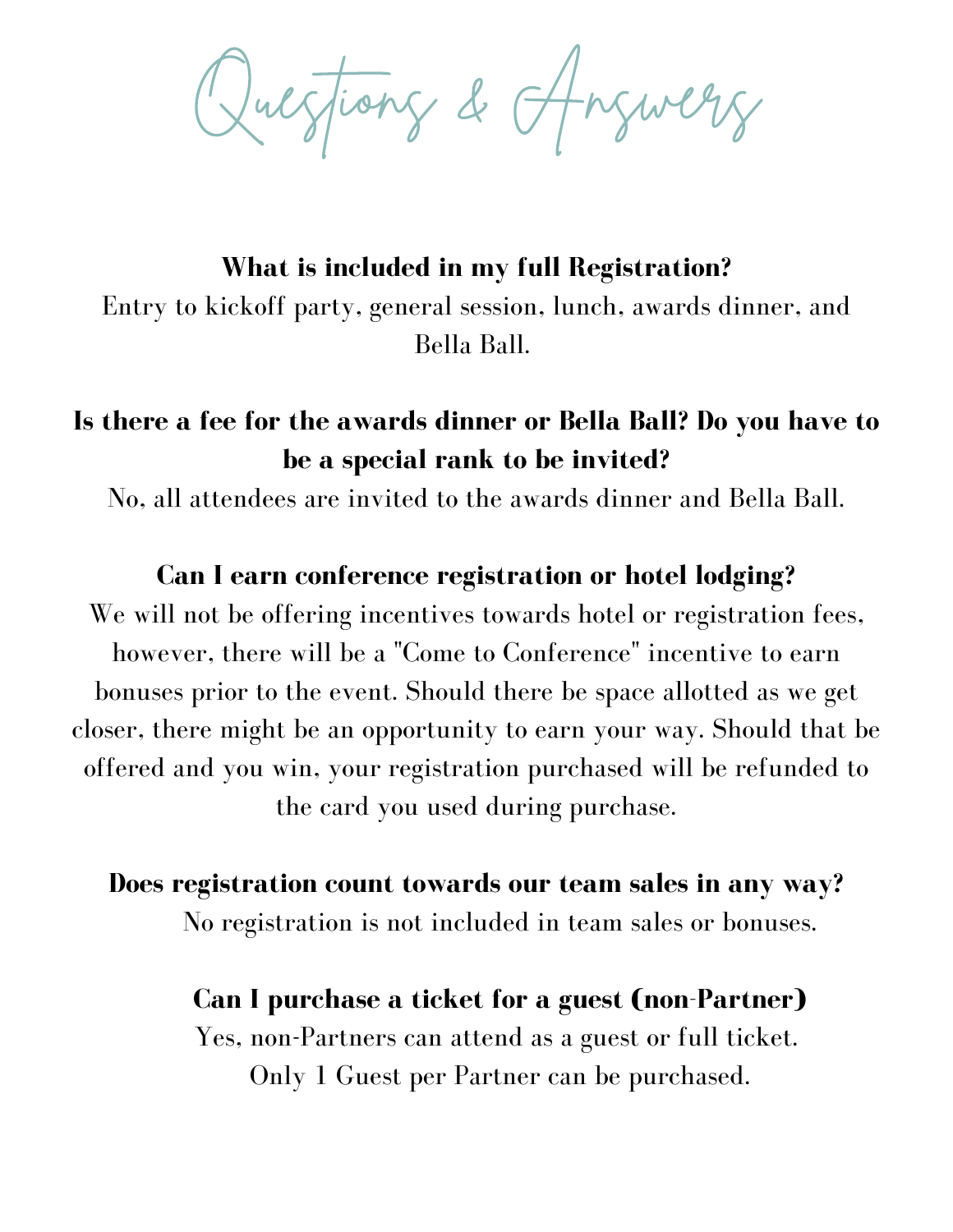Questions & Answers

**Can children attend?**

Nursing babies are allowed to attend General Session with you. Older children will not be allowed during any of the Conference functions.

#### **Will the virtual event ticket allow an opportunity to playback if I listen to each segment?**

Yes, the event will be recorded for playback for our virtual guests as well as live event attendees.

#### **Does my guest also need to sign a BELLAME event consent & waiver, or can I sign for them?**

All guests are required to e-sign their own consent  $\&$  waiver form in order to attend group functions. You will be required to input their email address during registration so that we can automatically send that to your guest.

#### **If I purchased a guest pass, can my guest attend General Session?**

No, only those holding a full registration ticket can attend General Session. Your guest can attend the Kickoff Party + Awards Dinner and Bella Ball. Guests are also welcome to accompany achievers of the VIP Reception .